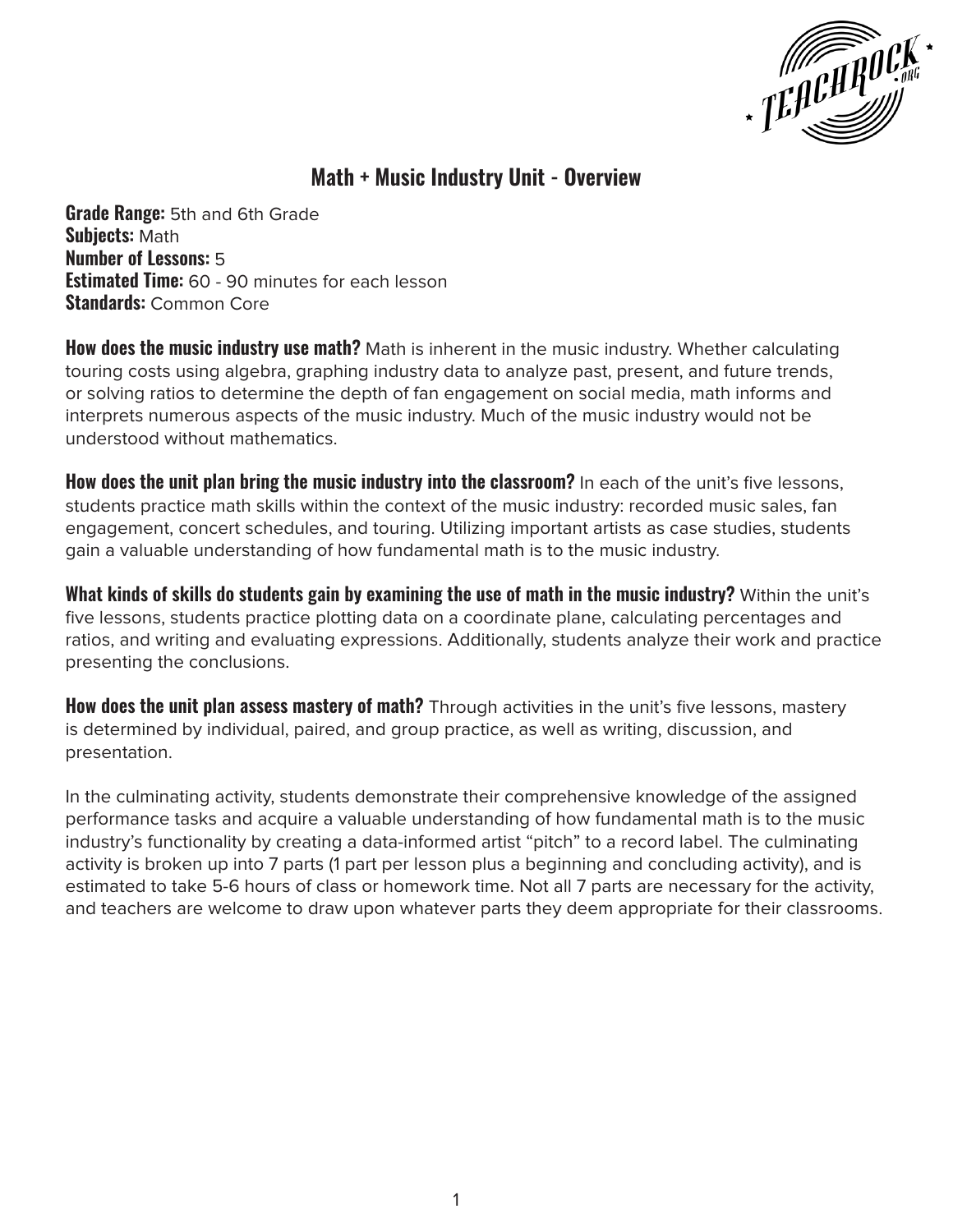

This unit plan encompasses the following TeachRock content:

**Lesson 1:** Using Graphing to Analyze Music Industry Data

**Artists:** Whitney Houston

**Essential Question:** How can graphing be used to analyze music industry data?

### **Target Standard:**

- CCSS.MATH.CONTENT.5.G.A.1: Use a pair of perpendicular number lines, called axes, to define a coordinate system, with the intersection of the lines (the origin) arranged to coincide with the 0 on each line and a given point in the plane located by using an ordered pair of numbers, called its coordinates. Understand that the first number indicates how far to travel from the origin in the direction of one axis, and the second number indicates how far to travel in the direction of the second axis, with the convention that the names of the two axes and the coordinates correspond (e.g., x-axis and x-coordinate, y-axis and y-coordinate).
- CCSS.MATH.CONTENT.5.G.A.2: Represent real world and mathematical problems by graphing points in the first quadrant of the coordinate plane, and interpret coordinate values of points in the context of the situation.

**Lesson 2:** Using Ratios to Identify Social Media Engagement

### **Artists:** Beyoncé

**Essential Question:** How can ratios be used to identify a music artist's social media audience engagement?

## **Target Standard:**

- CCSS.MATH.CONTENT.6.RP.A.1: Understand the concept of a ratio and use ratio language to describe a ratio relationship between two quantities. For example, "The ratio of wings to beaks in the bird house at the zoo was 2:1, because for every 2 wings there was 1 beak." "For every vote candidate A received, candidate C received nearly three votes."
- CCSS.MATH.CONTENT.6.RP.A.3.C: Find a percent of a quantity as a rate per 100 (e.g., 30% of a quantity means 30/100 times the quantity); solve problems involving finding the whole, given a part and the percent.

### **Lesson 3:** Utilizing Data to Analyze an Artist's Success

**Artists:** Grateful Dead

**Essential Question:** How can data be analyzed and interpreted to better understand a band's success? **Target Standard:** 

• CCSS.MATH.CONTENT. 6.NS.B.3: Fluently add, subtract, multiply, and divide multi-digit decimals using the standard algorithm for each operation.

**Lesson 4:** Using Algebraic Expressions to Analyze Concert Schedules

**Artists:** The Beatles/Little Richard

**Essential Question:** How can writing and evaluating expressions be used to explain the scope of an artist's concert schedule?

### **Target Standard:**

• CCSS.MATH.CONTENT.6.EE.A.2: Write, read, and evaluate expressions in which letters stand for numbers.